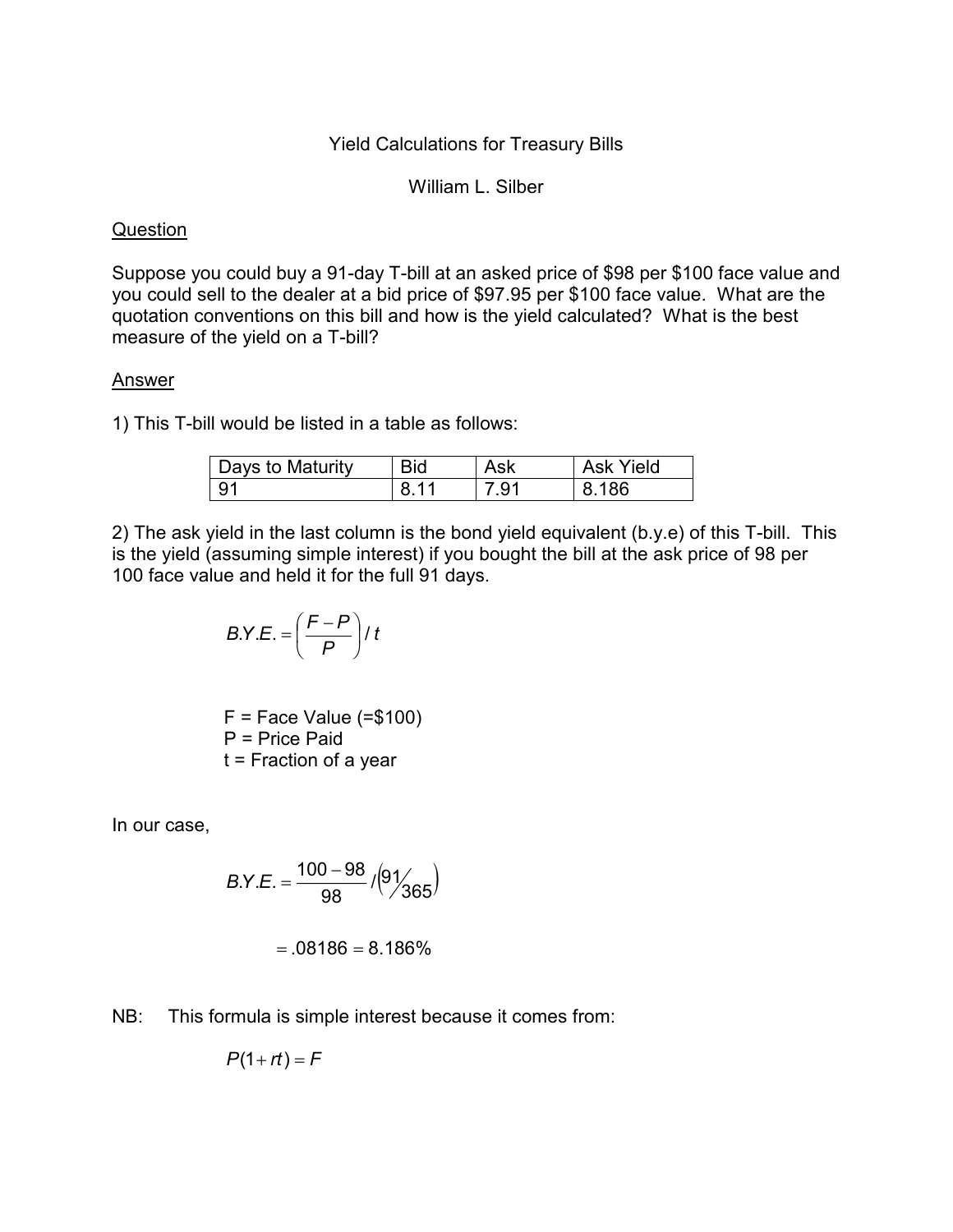which can be solved for r as

$$
r = \left(\frac{F-P}{P}\right) / t
$$

3. The 7.91 under the word Ask in the table comes from the discount rate calculated on the bill. The discount rate is defined as:

$$
discount rate = \left(\frac{F-P}{F}\right) / \left(\frac{x}{360}\right)
$$

where  $X =$  days to maturity

In our case (using the ask price):

(ask) discount rate = 
$$
\left(\frac{100 - 98}{100}\right) / (9 / 360)
$$

$$
=.0791=7.91\%
$$

4) The 8.11 in the table under the word bid uses the same discount rate calculation as above except it uses the bid price (=97.95) in the formula

(bid) discount rate = 
$$
\left(\frac{100 - 97.95}{100}\right) / (9/\frac{1}{360})
$$

 $= .0811 = 8.11\%$ 

5) Note that the (ask) discount rate will always be lower than the ask yield based on the b.y.e. formula because F appears in the denominator of the discount rate formula while P is in the denominator of the b.y.e. formula (and F>P as long as yields are positive). In addition, 360<365 in the year part of the formulas and those numbers wind up in the numerator.

6) Of these calculations, the best measure of yield earned when buying a T-bill is the b.y.e. since it uses P as the base rather than F (and because 365 is correct). Why does the discount rate calculation exist? Because it is a shorthand calculation that was easier before hand calculators existed. It allowed people to translate price into yield quickly. In fact, this tradition is perpetuated by dealers who quote T-bills in discount